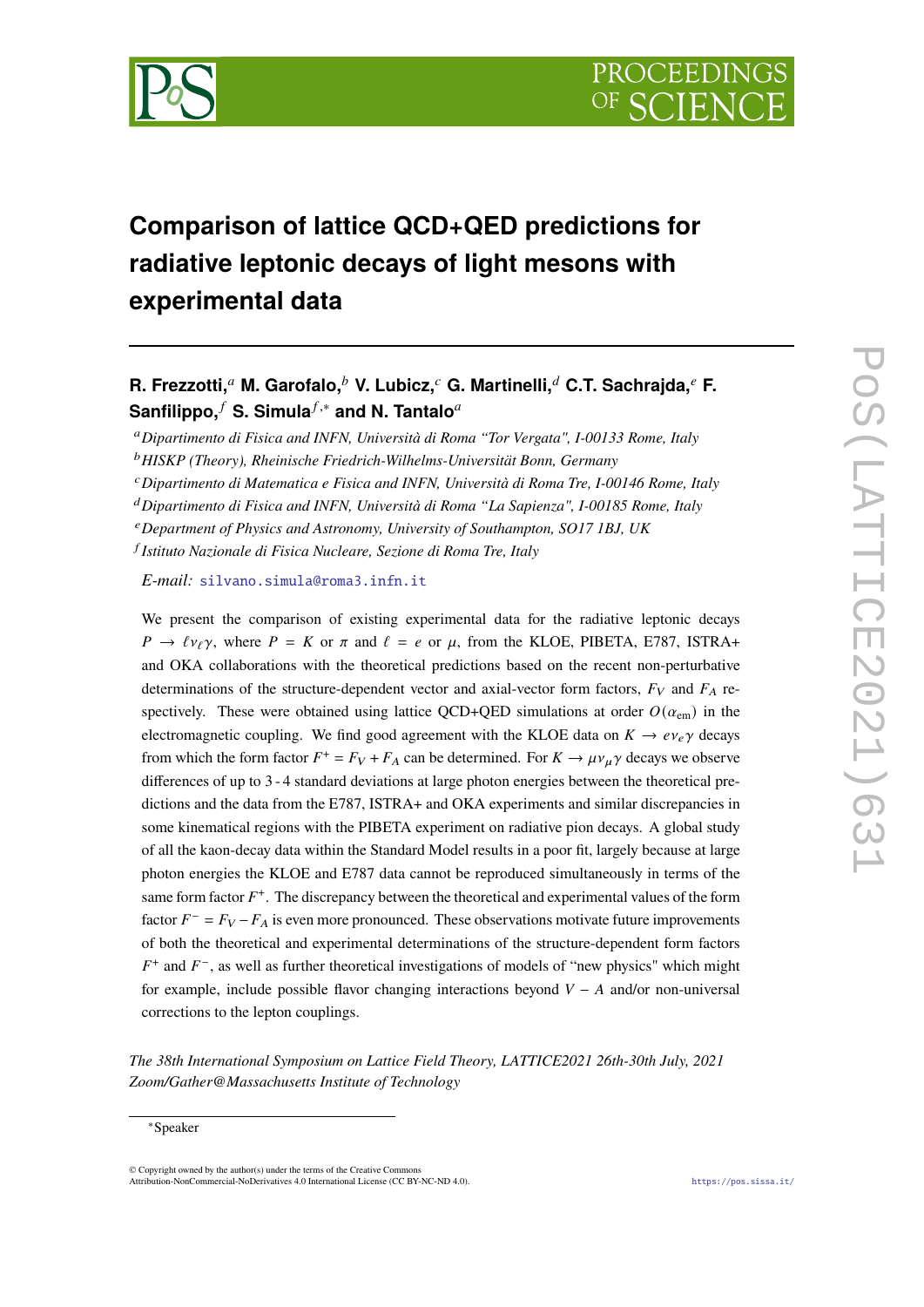#### **1. Introduction**

The decays of charged pseudoscalar mesons into light leptons,  $P \to \ell \nu_{\ell}[\gamma]$  where  $\ell$  stands for an electron or a muon, represent an important contribution to flavor physics since they give access to fundamental parameters of the Standard Model (SM), in particular to the Cabibbo-Kobayashi-Maskawa (CKM) matrix elements [\[1\]](#page-10-0). At tree level, i.e. without a photon in the final state, these decays are helicity suppressed in the SM due to the  $V - A$  structure of the leptonic weak charged current, while the helicity suppression can be overcome by the radiated photons. Therefore, radiative leptonic decays may provide sensitive probes of possible SM extensions inducing non-standard currents and/or non-universal corrections to the lepton couplings.

Radiative leptonic decays also provide a powerful tool with which to investigate the internal structure of the decaying meson. In addition to the leptonic decay constant  $f<sub>P</sub>$ , there are other structure-dependent (SD) amplitudes describing the emission of real photons from hadronic states, usually parameterized in terms of the vector  $F_V$  and axial-vector  $F_A$  form factors. Thus, a firstprinciple calculation of radiative leptonic decays requires a non-perturbative accuracy, which can be provided by numerical QCD+QED simulations on the lattice.

In Ref. [\[2\]](#page-10-1) a strategy was proposed to enable lattice computations of QED radiative corrections to  $P^+ \to \ell^+ \nu_\ell[\gamma]$  decay rates at order  $O(\alpha_{\rm em})$ . The strategy naturally obeys the Bloch-Nordsieck mechanism [\[3\]](#page-10-2), in which the cancellation of infrared divergences occurs between contributions to the rate with real photons in the final state and those with virtual photons in the decay amplitude.

Within the RM123 expansion framework  $[4, 5]$  $[4, 5]$  $[4, 5]$  the strategy of Ref. [\[2\]](#page-10-1) was applied in Refs. [\[6,](#page-10-5) [7\]](#page-10-6) to provide the first non-perturbative calculation of the SD virtual contribution to the pion and kaon decay rates into muons. The contribution with a real photon in the final state was evaluated non-perturbatively in Ref. [\[8\]](#page-10-7) by performing numerical lattice OCD+QED simulations at order  $O(\alpha<sub>em</sub>)$ in the electroquenched approximation, in which the sea quarks are electrically neutral.

In this contribution we present the comparison carried out in detail in Ref. [\[9\]](#page-10-8) between the theoretical predictions based on the non-perturbative determination of the SD form factors  $F_V$  and  $F_A$  evaluated in Ref. [\[8\]](#page-10-7) and the experimental data available on the leptonic radiative decay  $K \rightarrow$  $ev_e\gamma$  from the KLOE Collaboration [\[10\]](#page-10-9), on the decay  $K \to \mu v_\mu \gamma$  from E787 [\[12\]](#page-10-10), ISTRA+ [\[14\]](#page-10-11) and OKA [\[15\]](#page-10-12) collaborations and on the decay  $\pi^+ \to e^+ \nu_e \gamma$  from the PIBETA Collaboration [\[16\]](#page-10-13).

#### **2. Differential rates for radiative leptonic decays**

Following Refs. [\[2,](#page-10-1) [8\]](#page-10-7) the double differential rate for the radiative leptonic decay of a charged pseudoscalar meson,  $P^+ \to \ell^+ \nu_\ell \gamma$ , can be written as the sum of the five contributions:

<span id="page-1-0"></span>
$$
\frac{d^2\Gamma(P^+\to\ell^+\nu_\ell\gamma)}{dx_\gamma dx_\ell} = \frac{\alpha_{\rm em}}{4\pi} \Gamma^{(0)} \left[ \frac{d^2R_1^{\rm pt}}{dx_\gamma dx_\ell} + \frac{d^2R_1^{\rm SD^-}}{dx_\gamma dx_\ell} + \frac{d^2R_1^{\rm SD^+}}{dx_\gamma dx_\ell} + \frac{d^2R_1^{\rm INT^-}}{dx_\gamma dx_\ell} + \frac{d^2R_1^{\rm INT^-}}{dx_\gamma dx_\ell} \right], \quad (1)
$$

where the subscript 1 denotes the number of photons in the final state, while  $x<sub>\gamma</sub>$  and  $x<sub>\ell</sub>$  are the photon and lepton kinematical variables, defined as  $x_{\gamma} \equiv (2P \cdot k)/m_P^2$  and  $x_{\ell} \equiv (2P \cdot p_{\ell})/m_P^2 - r_{\ell}^2$ , where P is the four-momentum of the decaying meson with mass  $m<sub>P</sub>$ ,  $p<sub>\ell</sub>$  is the four-momentum of the final-state lepton with mass  $m_\ell$ , k is the four-momentum of the photon and  $r_\ell \equiv m_\ell/m_P$ . In the rest frame of the decaying meson one has  $x_{\gamma} = 2E_{\gamma}/m_P$  and  $x_{\ell} = 2E_{\ell}/m_P - r_{\ell}^2$ , where  $E_{\gamma}$  and  $E_{\ell}$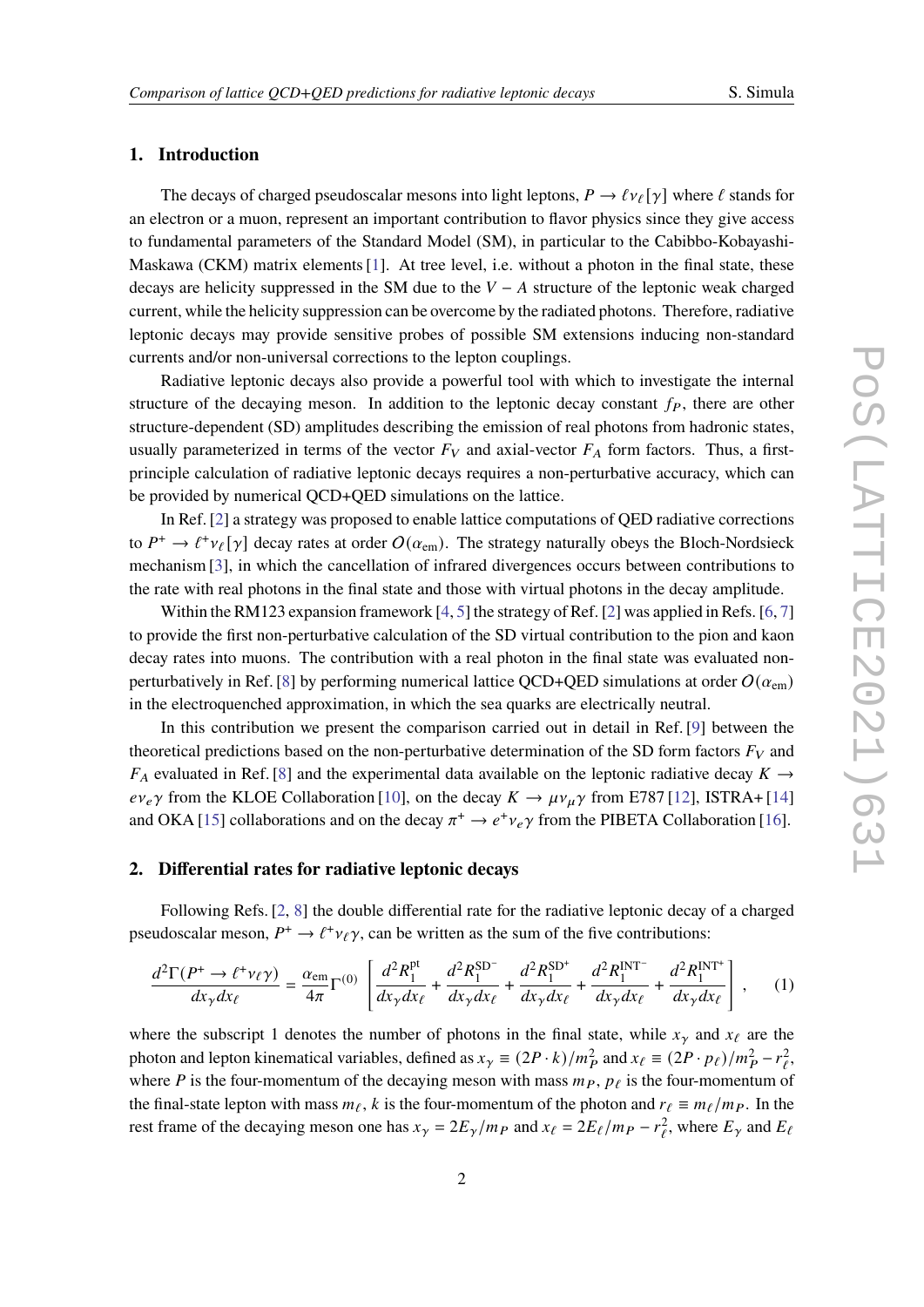are the photon and lepton energies respectively. In Eq. [\(1\)](#page-1-0) the quantity  $\Gamma^{(0)}$  is the leptonic decay rate at tree level, given explicitly by  $\Gamma^{(0)} = G_F^2 |V_{CKM}|^2 f_P^2 m_P^3 r_\ell^2 (1 - r_\ell^2)^2 / (8\pi)$ , where  $G_F$  is the Fermi constant,  $V_{CKM}$  the relevant CKM matrix element and  $f_P$  the leptonic decay constant of the *P*-meson. The other entries on the right-hand side of Eq.  $(1)$  are

<span id="page-2-0"></span>
$$
d^2 R_1^{\text{pt}} / dx_\gamma dx_\ell = 2f_{\text{pt}}(x_\gamma, x_\ell) / (1 - r_\ell^2)^2, \qquad (2)
$$

$$
d^2 R_1^{\text{SD}^{\pm}} / dx_{\gamma} dx_{\ell} = m_P^2 f_{\text{SD}}^{\pm}(x_{\gamma}, x_{\ell}) \left[ F^{\pm}(x_{\gamma}) \right]^2 / 2 f_P^2 r_{\ell}^2 (1 - r_{\ell}^2)^2, \tag{3}
$$

$$
d^2 R_1^{\text{INT}^\pm} / dx_\gamma dx_\ell = -2m_P f_{\text{INT}}^\pm(x_\gamma, x_\ell) F^\pm(x_\gamma) / f_P (1 - r_\ell^2)^2 , \qquad (4)
$$

where the superscripts  $\pm$  correspond to the photon helicities and the three terms in Eqs. [\(2\)](#page-2-0)-[\(4\)](#page-2-0) represent respectively the contribution of the point-like (pt) approximation of the decaying meson, the SD contribution and the contribution from the interference (INT) between the pt and SD terms. Note that in the literature the pt contribution is often referred to as the inner-bremsstrahlung term. The kinematical functions appearing in Eqs. [\(2\)](#page-2-0)-[\(4\)](#page-2-0) can be read off from Ref. [\[9\]](#page-10-8), while the quantities  $F^{\pm}(x_{\gamma}) \equiv F_V(x_{\gamma}) \pm F_A(x_{\gamma})$  are the SD form factors in the photon helicity basis.

Recently the SD form factors have been determined on the lattice for decaying pions, kaons, D and  $D_s$  mesons for a wide range of values of  $x<sub>y</sub>$  [\[8\]](#page-10-7). For pion and kaon decays ( $P = \pi$ , K) we make use of the linear parameterization of the physical results for  $F_V$  and  $F_A$  given in Section V of Ref. [\[8\]](#page-10-7), which reproduces our lattice data throughout the physical region, i.e. we write

<span id="page-2-1"></span>
$$
F_V^P(x_\gamma) = C_V^P + D_V^P x_\gamma, \qquad F_A^P(x_\gamma) = C_A^P + D_A^P x_\gamma
$$
 (5)

where the parameters  $C_V^P$  $\bigvee_{V(A)}^P$  and  $D_V^P$  $_{V(A)}^P$ , including their correlations, can be read off from Ref. [\[9\]](#page-10-8). In the following the uncertainties and correlations of the two form factors are taken into account adopting multivariate gaussian distributions with 10,000 events. We will compare our results also with the ChPT predictions at order  $O(e^2p^4)$ , based on the following  $x_\gamma$ -independent form factors

<span id="page-2-2"></span>
$$
C_V^{\text{ChPT}} = m_P / 4\pi^2 f_P , \quad D_V^{\text{ChPT}} = 0 , \qquad C_A^{\text{ChPT}} = 8m_P (L_9^r + L_{10}^r) / f_P , \quad D_A^{\text{ChPT}} = 0 \tag{6}
$$

with  $L_0^r$  $J_9^r + L_{10}^r = 0.0017(7)$  [\[17\]](#page-10-14),  $m_\pi/f_\pi = 139.6$  MeV/130.4 MeV and  $m_K/f_K = 493.7$  MeV/ 156.1 MeV.

#### **3. Comparison with the experimental data**

The experimental data from the KLOE, E787, ISTRA+, OKA and PIBETA collaborations [\[10,](#page-10-9) [12,](#page-10-10) [14–](#page-10-11)[16\]](#page-10-13) correspond to radiative decay rates integrated over the lepton variable  $x_{\ell}$  and including specific kinematical cuts on the lepton momentum and/or on the emission angle  $\theta_{\ell \gamma}$  between the lepton and the photon. The way the specific experimental cuts are taken into account in the theoretical predictions is described in Ref. [\[9\]](#page-10-8) for each experiment.

#### <span id="page-2-3"></span>**3.1 The KLOE experiment**

In Ref. [\[10\]](#page-10-9) the KLOE Collaboration has measured the differential decay rate  $d\Gamma(K_{e2y})/dE_y$ for photon energies in the range 10 MeV  $\langle E_\gamma \rangle \langle E_\gamma^{max} \rangle \approx 250$  MeV with the constraint  $p_e > 200$ MeV, adopting five different bins of photon energies, namely

$$
\Delta R^{\exp,i} \equiv \int_{E_{\gamma}^{i}}^{E_{\gamma}^{i+1}} dE_{\gamma} \frac{1}{\Gamma(K_{\mu 2[\gamma]})} \left[ \frac{d\Gamma(K_{e2\gamma})}{dE_{\gamma}} \right]_{\text{p}_e > 200 \text{MeV}} \tag{7}
$$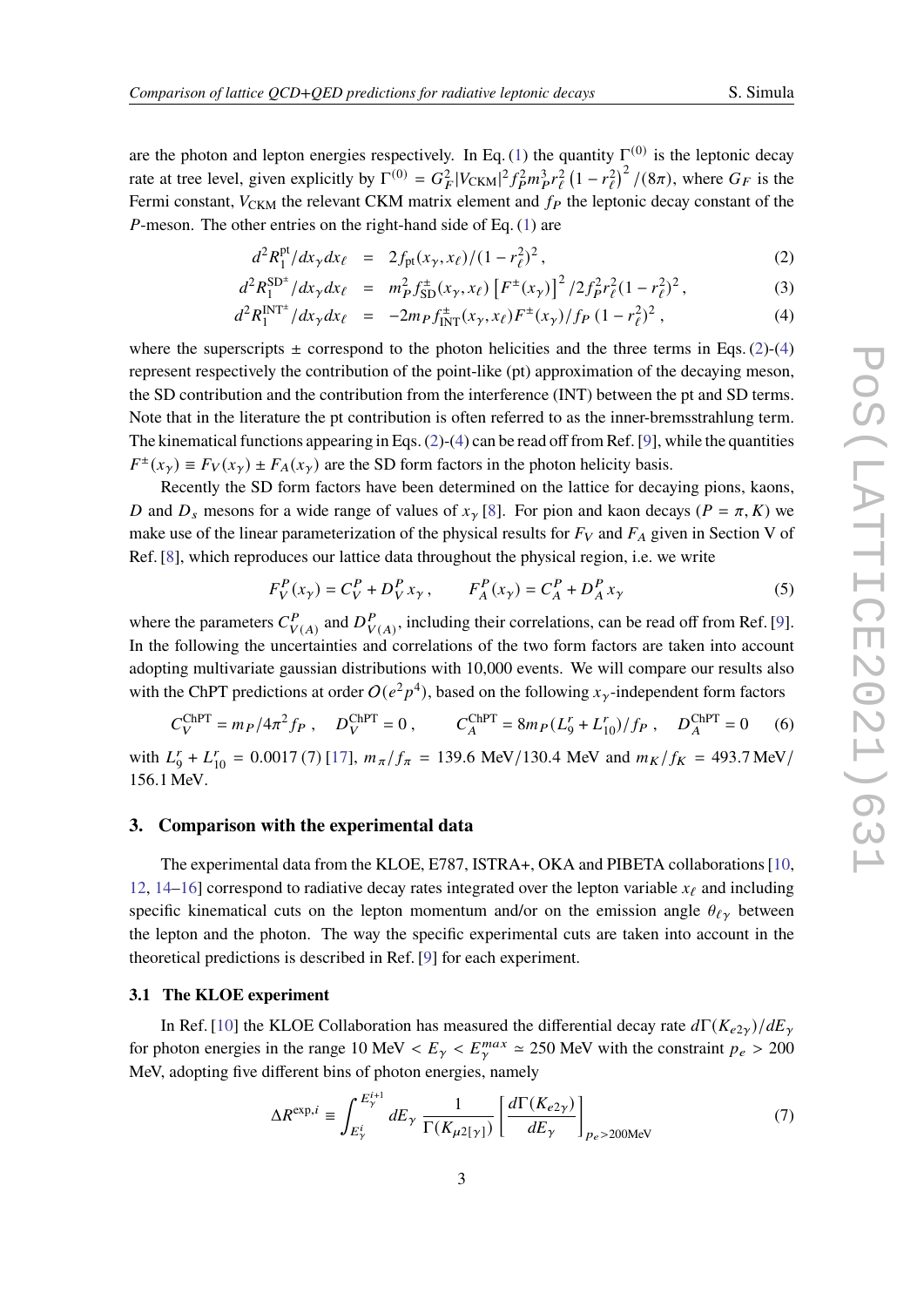with  $E^i_{\gamma} = \{10, 50, 100, 150, 200, 250\}$  MeV.

Using our lattice form factors [\(5\)](#page-2-1) we have computed the theoretical predictions  $\Delta R^{th,i}$  for each bin. The INT contributions turn out to be totally negligible ( $\leq 10^{-10}$ ), while the pt term only contributes significantly in the first bin (10 MeV  $\lt E_\gamma \lt 50$  MeV) where however, it is the dominant contribution leading therefore to a precise prediction for this bin. For the remaining 4 bins our predictions  $\Delta R^{th,i}$  are largely dominated by the SD<sup>+</sup> contribution related to  $[F^+(x_\gamma)]^2$ . Our results are shown in the left panel of Fig. [1](#page-3-0) together with the experimental data  $\Delta R^{\exp,i}$  from KLOE and the ChPT predictions at order  $O(e^2p^4)$  (see Eq. [\(6\)](#page-2-2) with  $m_K/f_K = 493.7 \text{ MeV}/156.1 \text{ MeV}$ ). For all bins a consistency between theory and experiment is observed within  $\approx 1$  standard deviation. This consistency is underlined in the right panel of Fig. [1,](#page-3-0) where we compare the form factor  $F^+(x)$ extracted by the KLOE collaboration in Ref. [\[10\]](#page-10-9) with our theoretical predictions.

<span id="page-3-0"></span>

**Figure 1:** Left panel: comparison of the KLOE experimental data  $\Delta R^{\exp,i}$  [\[10\]](#page-10-9) (red circles) with the theoretical predictions  $\Delta R^{th,i}$  (blue squares), evaluated with the SD form factors of Ref. [\[8\]](#page-10-7) given in Eq. [\(5\)](#page-2-1). The green diamonds correspond to the prediction of ChPT at order  $O(e^2p^4)$ , based on the SD form factors [\(6\)](#page-2-2). *Right panel: Comparison of the form factor*  $F^+(x_\gamma)$  extracted by the KLOE collaboration in Ref. [\[10\]](#page-10-9) and *our theoretical prediction [\(5\)](#page-2-1). The shaded areas represent uncertainties at the level of 1 standard deviation.*

The KLOE collaboration has also determined the total branching ratio corresponding to the sum over the five photon energy bins of the experiment [\[10\]](#page-10-9), namely to  $E<sub>\gamma</sub> > 10$  MeV with the kinematical cut  $p_e > 200$  MeV:

$$
\Delta R^{\exp} (E_{\gamma} > 10 \,\text{MeV}, p_e > 200 \,\text{MeV}) \equiv \sum_{i=1}^{5} \Delta R^{\exp,i} . \tag{8}
$$

The same quantity has been measured recently by the J-PARC E36 collaboration [\[11\]](#page-10-15). The two measurements are shown in Table [1](#page-4-0) and compared with our lattice prediction [\[9\]](#page-10-8) and the one from ChPT at order  $O(e^2p^4)$ . It can be seen that the two experimental results differ by  $\approx 2.5$  standard deviations. Our lattice prediction is consistent with both J-PARC and KLOE measurements (within 0.4 and 1.2 standard deviations, respectively) due to the present larger theoretical uncertainty.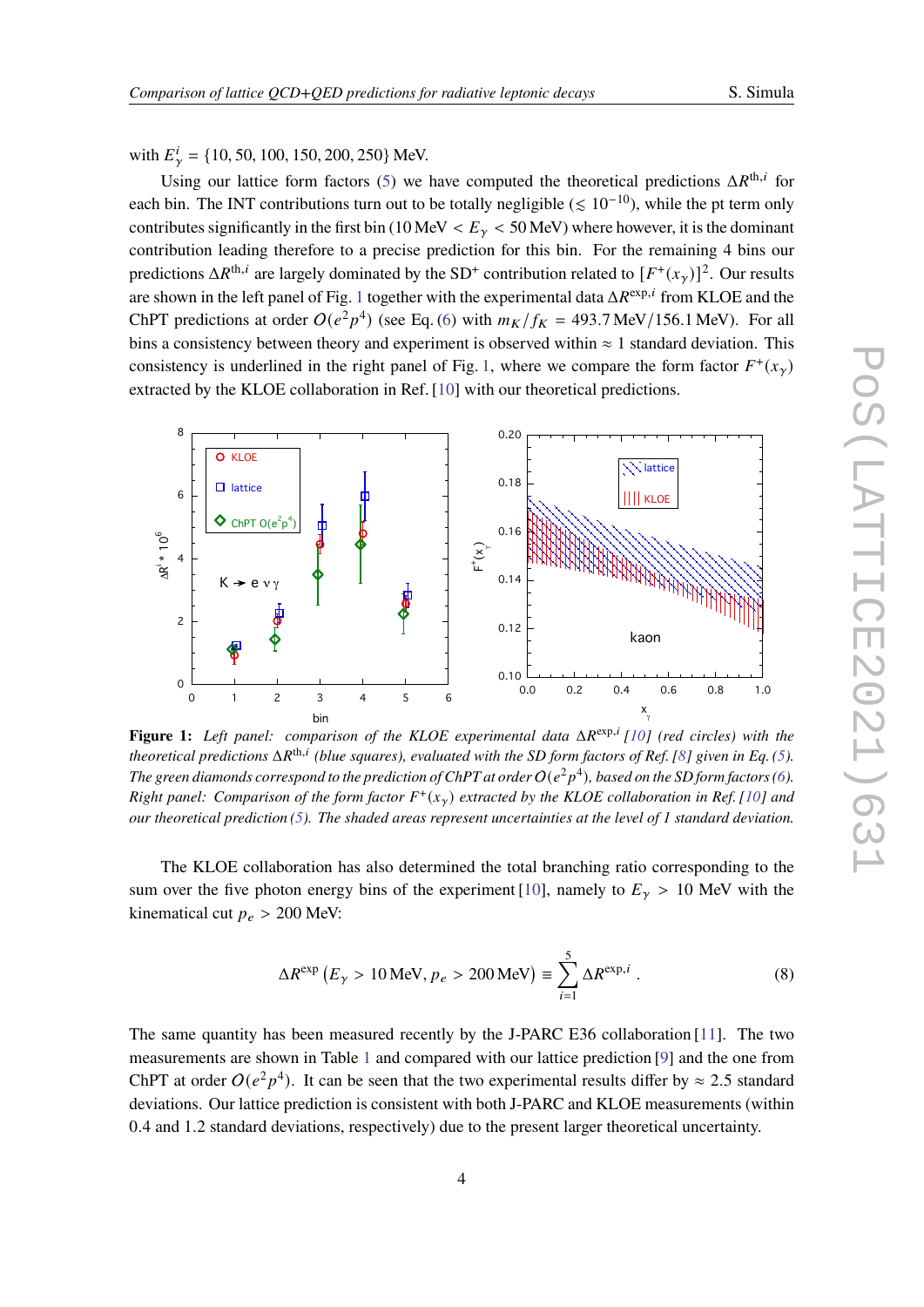<span id="page-4-0"></span>

| $\parallel E_{\gamma}$ (MeV) $\parallel p_e$ (MeV) |       | KLOE[10]                                                                                       | J-PARC E36 $[11]$ | lattice [9] | <b>ChPT</b> |
|----------------------------------------------------|-------|------------------------------------------------------------------------------------------------|-------------------|-------------|-------------|
| 10 - 250                                           | > 200 | $1.483 \pm 0.066 \pm 0.013$   $1.85 \pm 0.11 \pm 0.07$   $1.743 \pm 0.212$   $1.279 \pm 0.324$ |                   |             |             |

**Table 1:** *Values of the branching ratio* ΔR<sup>exp</sup>, *in units of* 10<sup>-5</sup>, *measured by the KLOE* [\[10\]](#page-10-9) *and J-PARC E36* [\[11\]](#page-10-15) experiments corresponding to  $E<sub>y</sub> > 10$  MeV with the kinematical cut  $p_e > 200$  MeV. In the third *and fourth columns the first error is statistical and the second one is systematic. The experimental findings are compared with our lattice prediction [\[9\]](#page-10-8), evaluated with the vector and axial form factors of Ref. [\[8\]](#page-10-7) given* in Eq. [\(5\)](#page-2-1), and with the prediction of ChPT at order  $O(e^2p^4)$ , based on the vector and axial form factors *given in Eq. [\(6\)](#page-2-2).*

#### **3.2 The E787 experiment**

In Ref. [\[12\]](#page-10-10) the E787 Collaboration has investigated the  $K_{\mu 2\gamma}$  decay for photon energies in the range 90 MeV  $\langle E_y \rangle \langle E_y^{max} \rangle \approx 235$  MeV with the constraint that the muon kinetic energy is larger than 137 MeV (i.e.  $E_{\mu} > m_{\mu} + 137$  MeV  $\simeq 243$  MeV). In such kinematical regions the radiated photons come mainly from the pt contribution and the SD<sup>+</sup> terms [\[12\]](#page-10-10). In order to compare their results with those from other experiments, the E787 data are integrated over the small allowed range of muon energies 243 MeV  $\lt E_{\mu} \le E_{\mu}^{max} \approx 258$  MeV, assuming a constant acceptance, to obtain the differential branching ratio

$$
\frac{dR^{\exp}}{d\cos(\theta_{\mu\gamma})} = \frac{1}{\Gamma(K_{\mu2[\gamma]})} \left[ \frac{d\Gamma(K_{\mu2\gamma})}{d\cos(\theta_{\mu\gamma})} \right]_{E_{\gamma} > 90 \text{ MeV}, E_{\mu} > 243 \text{ MeV}} \tag{9}
$$

as a function of the emission angle  $\theta_{\mu\gamma}$  between the muon and the photon in the kaon rest-frame.

Since the pt contribution is a purely kinematical factor, it can be subtracted from the experimental data without introducing any uncertainty. The corresponding *subtracted* data are compared with our theoretical predictions in Fig. [2.](#page-5-0) A reasonable agreement is found except for some points at large backward angles, i.e. at large photon energies, where the tension reaches about 2 - 3 standard deviations. There the data are dominated by the contributions coming from the form factor  $F^+(x_\gamma)$ . Note that, though generally small, the relative contribution of SD<sup>-</sup>+INT<sup>-</sup>, which depends on the form factor  $F^-(x_\gamma)$ , becomes more important as  $\cos(\theta_{\mu\gamma})$  increases (i.e. as  $x_\gamma$  decreases), reaching about 20 - 30% of the term SD<sup>+</sup>+INT<sup>+</sup> at the lowest available values of  $x_{\gamma}$ .

We remind that our lattice form factor  $F^+(x_\gamma)$  leads to a good description of the KLOE data [\[10\]](#page-10-9) (see Sec. [3.1\)](#page-2-3). Thus, the tension between our theoretical predictions and the E787 data, visible at large  $x_{\gamma}$  in Fig. [2,](#page-5-0) is not unexpected. The KLOE collaboration has estimated  $F^+(x_{\gamma} = 1)$  to be equal to  $0.125 \pm 0.007_{stat} \pm 0.001_{syst}$  [\[10\]](#page-10-9), while the estimate of E787, assuming a constant form factor, is  $0.165 \pm 0.007_{stat} \pm 0.011_{syst}$  [\[12\]](#page-10-10). The difference is at the level of about 3 standard deviations. Our theoretical prediction for this quantity is  $F^+(x_\gamma = 1) = 0.1362 \pm 0.0096$ .

Thus, further experimental investigations of the form factor  $F^+(x)$  in radiative kaon decays into electrons and muons are required. In particular, an investigation of the decay  $K_{e2v}$  at large electron energies will provide the opportunity for an accurate determination of  $|F^+(x_\gamma)|$  for a wide range of values of  $x_{\gamma}$ . This is illustrated in Fig. [3,](#page-6-0) where the pt, SD<sup>+</sup>, SD<sup>-</sup>, INT<sup>+</sup> and INT<sup>-</sup>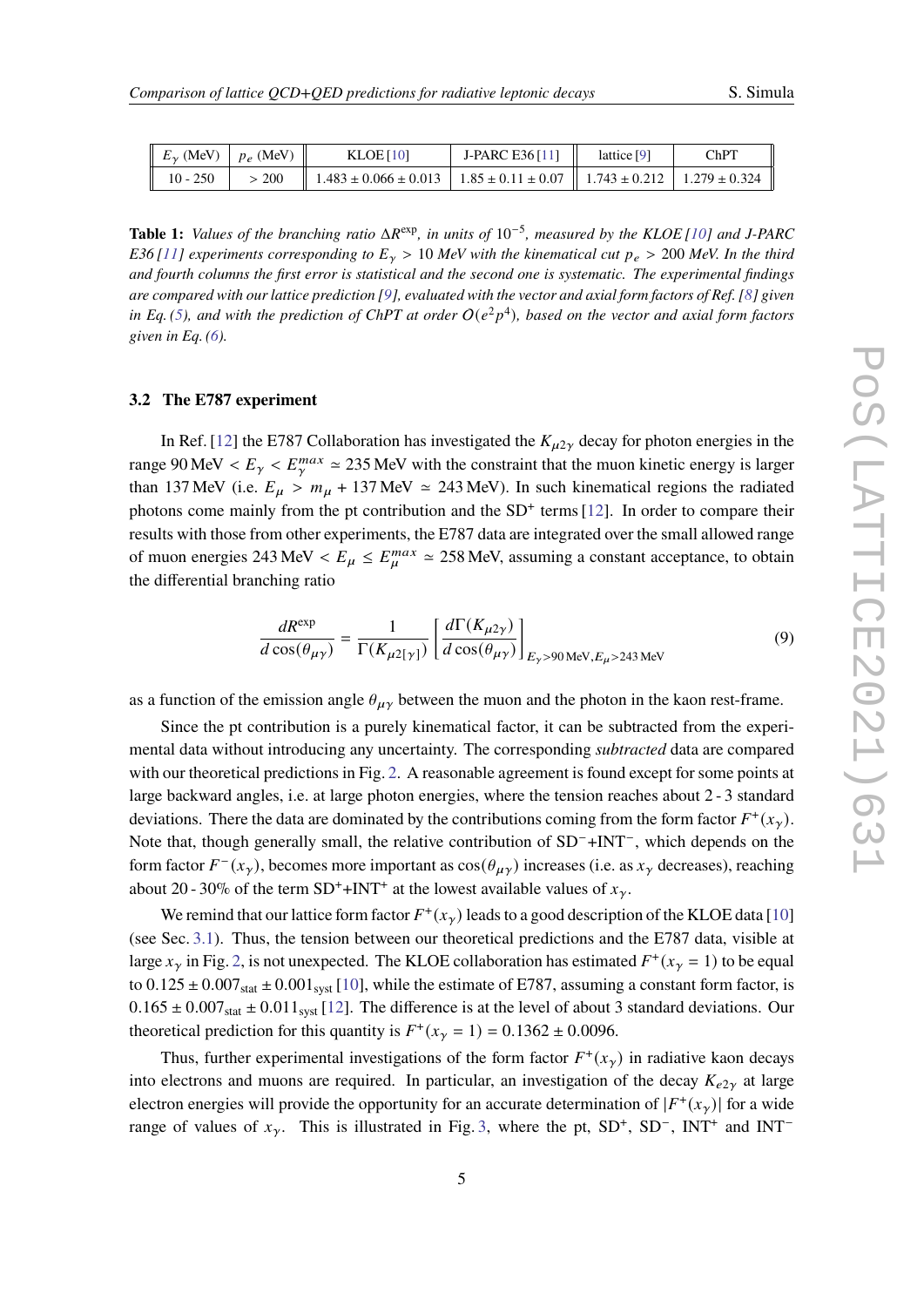

<span id="page-5-0"></span>

**Figure 2:** Comparison of the E787 experimental data after the pt contribution has been subtracted,  $d(R^{\exp} R^{pt}/d\cos(\theta_{\mu\gamma})$  (red circles) [\[12\]](#page-10-10), with the theoretical predictions  $d(R^{th} - R^{pt})/d\cos(\theta_{\mu\gamma})$  (blue squares), *evaluated using the lattice form factors of Ref. [\[8\]](#page-10-7) given in Eq. [\(5\)](#page-2-1). The dashed and dotted lines correspond to the theoretical contributions*  $d(R^{SD^+} + R^{INT^+})/d\cos(\theta_{\mu\gamma})$  and  $d(R^{SD^-} + R^{INT^-})/d\cos(\theta_{\mu\gamma})$  respectively. The upper horizontal axis shows the maximum value of  $x_\gamma$ ,  $x_\gamma^{max}(\theta_{\mu\gamma})$ , allowed by the value of the angle  $\theta_{\mu\gamma}$ *taking into account the kinematical cuts of the E787 experiment.*

contributions to the differential branching ratio

<span id="page-5-1"></span>
$$
\frac{dR}{d\cos(\theta_{e\gamma})} = \frac{1}{\Gamma(K_{e2\gamma})} \left[ \frac{d\Gamma(K_{e2\gamma})}{d\cos(\theta_{e\gamma})} \right]_{x_{\gamma} > 0.2, x_e > 0.93}
$$
(10)

are shown as a function of the emission angle  $\theta_{e\gamma}$  between the electron and the photon (in the kaon rest-frame) after considering the kinematical cuts  $x_{\gamma} > 0.2$  ( $E_{\gamma} > 49$  MeV) and  $x_e > 0.93$  ( $E_e > 230$ MeV). These kinematical cuts are indicative of a possible definition of a signal region with minimal background contamination both from the pt contribution to  $K_{e2y}$  and from the semileptonic  $K_{e3}$ process in a fixed-target forward detector such as that in the NA62 experiment [\[13\]](#page-10-16).

#### **3.3 The ISTRA+ and OKA experiments**

In Refs. [\[14\]](#page-10-11) and [\[15\]](#page-10-12) the ISTRA+ and OKA collaborations have selected appropriate kinematical regions (strips) in order to determine the contribution of the interference term INT<sup>−</sup> . For each strip, specific bins are selected in the photon and muon variables  $x_{\gamma}$  and  $y_{\mu} \equiv 2E_{\mu}/m_K = x_{\mu} + r_{\mu}^2$ , where  $E_{\mu}$  is the muon energy in the kaon rest frame. A further constraint  $cos(\theta_{\mu\gamma}) > cos(\theta_{\text{cut}})$ is imposed on the emission angle  $\theta_{\mu\nu}$  between the muon and the photon. In both experiments the measured observable is the ratio  $N_{\rm exp}/N_{\rm pt}$  of the number of observed photons in each strip to the number of pt (or inner-bremsstrahlung) events.  $N_{pt}$  is estimated using the Geant3 package [\[18\]](#page-10-17).

The comparison of the experimental results with our predictions, and also with those obtained using ChPT at order  $O(e^2p^4)$  (see Eq. [\(6\)](#page-2-2) with  $m_K/f_K = 493.7$  MeV/156.1 MeV) is presented in Fig. [4.](#page-6-1) It can clearly be seen that at large photon energies there is a significant tension between the experimental data and our non-perturbative results (and also those obtained using ChPT). Thus, improved determinations of the form factor  $F^-(x_\gamma)$  are required from both experiment and theory in order to consolidate or eliminate the discrepancies.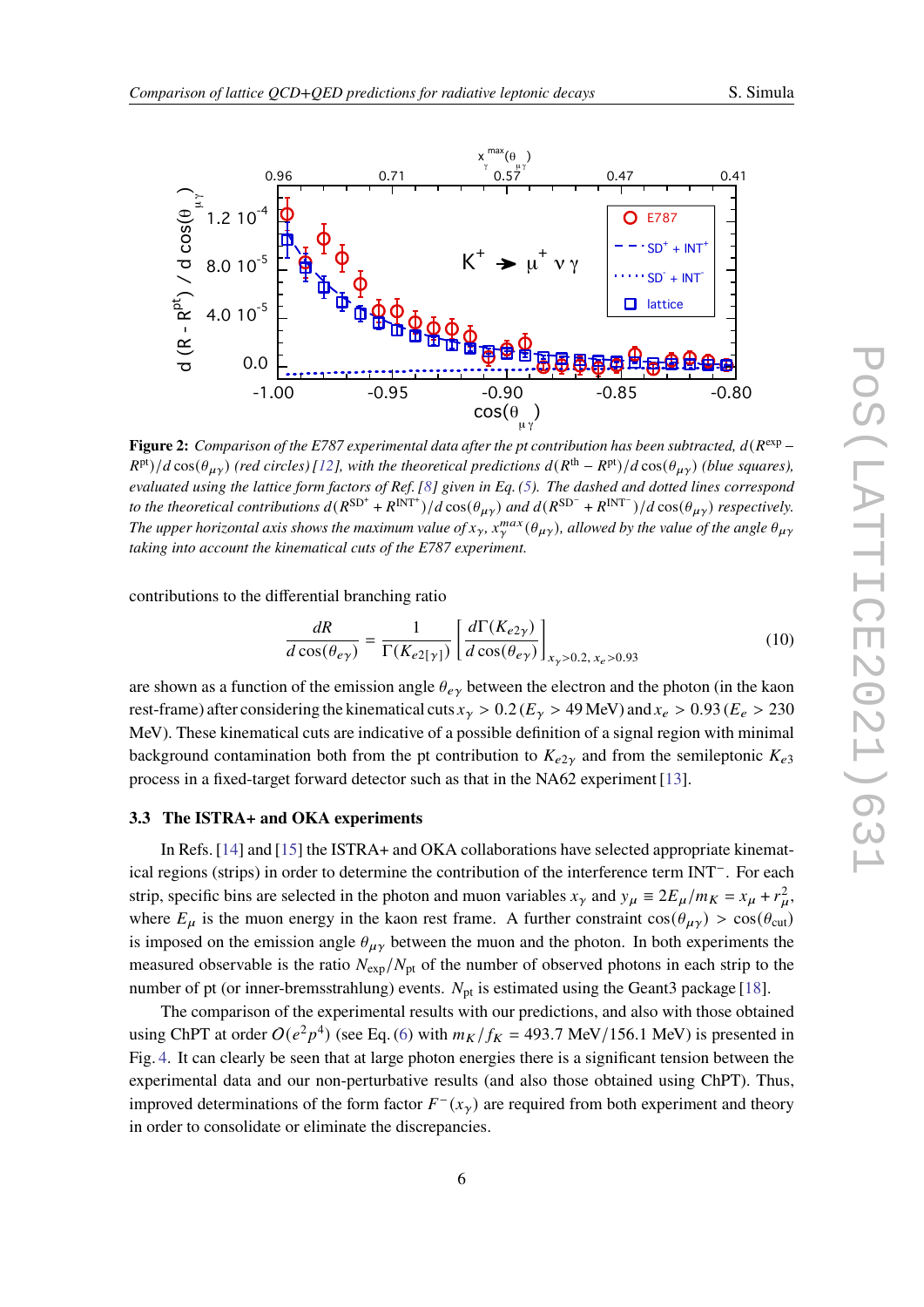<span id="page-6-0"></span>

**Figure 3:** Results for the pt, SD<sup>+</sup>, SD<sup>−</sup>, INT<sup>+</sup> and INT<sup>−</sup> contributions to the differential branching ratio [\(10\)](#page-5-1) as a function of the emission angle  $\theta_{e\gamma}$  for the decay process  $K_{e2\gamma}$ , calculated using the lattice form factors of *Ref.* [\[8\]](#page-10-7), given in Eq. [\(5\)](#page-2-1), with the kinematical cuts  $x_y > 0.2$  ( $E_y > 49$  MeV) and  $x_e > 0.93$  ( $E_e > 230$  MeV).

<span id="page-6-1"></span>

**Figure 4:** *Comparison of the experimental results from the ISTRA+ [\[14\]](#page-10-11) (left panel) and OKA [\[15\]](#page-10-12) (right panel) collaborations with our theoretical predictions, based on the form factors of Ref. [\[8\]](#page-10-7), given in Eq. [\(5\)](#page-2-1). The green diamonds correspond to the ChPT prediction at order*  $O(e^2p^4)$ *, based on the form factors [\(6\)](#page-2-2)*. *Note the different scales of the vertical axes in the two panels.*

### **3.4 The PIBETA experiment**

In Ref. [\[16\]](#page-10-13) the PIBETA Collaboration has investigated the radiative pion decay into electrons  $\pi_{e2y}$  and has measured the following branching ratios

$$
\Delta R^{\exp,i} \equiv \frac{1}{\Gamma(\pi \to \mu \nu[\gamma])} \int_{E_{\gamma}^{i}}^{E_{\gamma}^{max}} dE_{\gamma} \int_{E_{e}^{i}}^{E_{e}^{max}} dE_{e} \left[ \frac{d^{2} \Gamma(\pi^{+} \to e^{+} \nu \gamma)}{dE_{\gamma} dE_{e}} \right]_{\theta_{e\gamma} > 40^{\circ}}
$$
(11)

integrated in four different kinematical regions of photon and electron energies with the constraint  $\theta_{e\gamma} > 40^\circ$ . The kinematical regions are labelled as  $i = A, B, C, O$  and the values of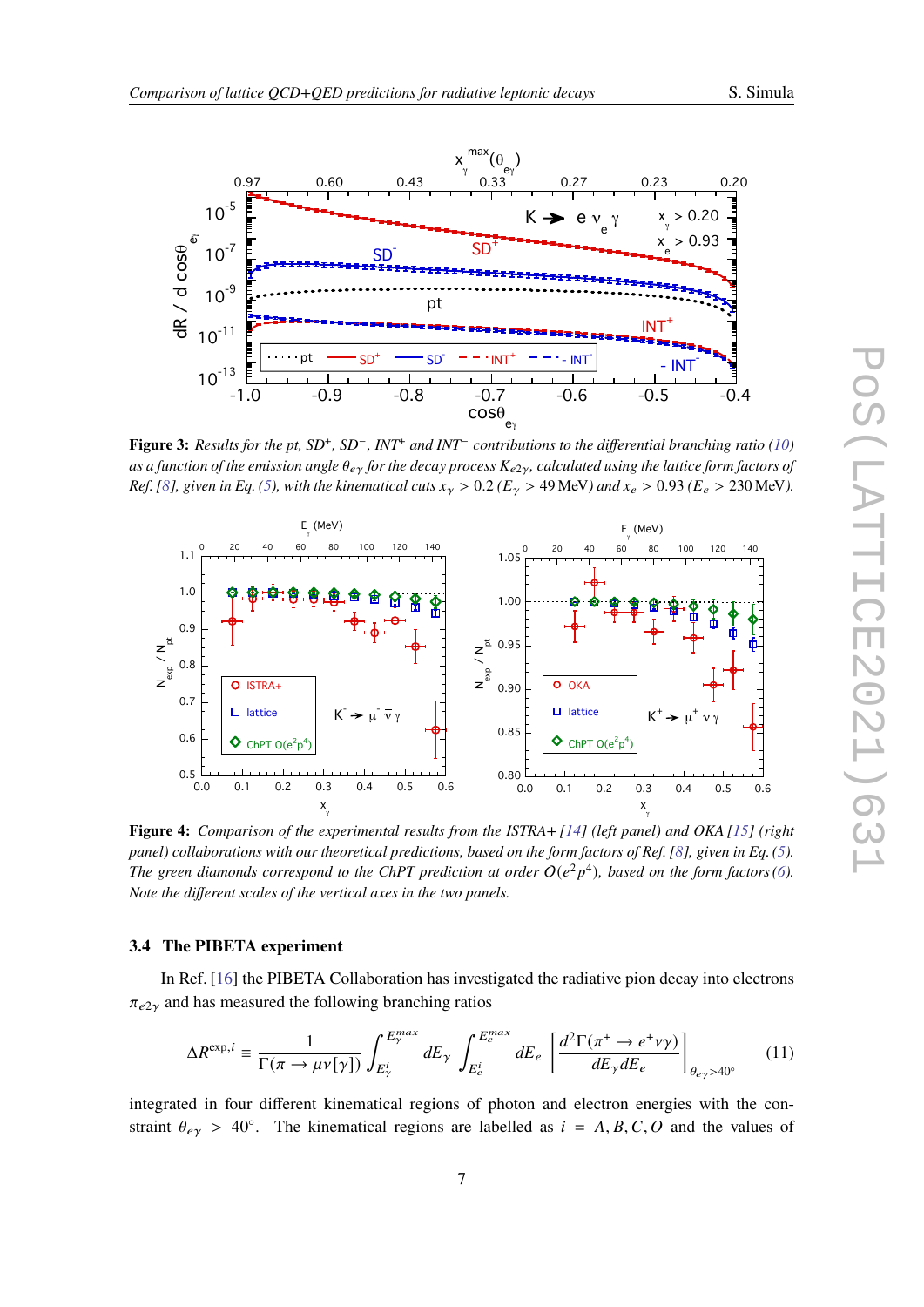the minimum photon and electron energies are, respectively,  $E_{\gamma}^{i} = \{50, 50, 10, 10\}$  MeV and  $E_e^i = \{50, 10, 50, m_e\}$  MeV. The maximum photon and electron energies are  $E_\gamma^{max} \approx E_e^{max} \approx$  $m_\pi/2 \approx 70$  MeV. The region O is a combination of the other three regions supplemented with extrapolations based on Monte Carlo simulations [\[16\]](#page-10-13).

Using the form factors [\(5\)](#page-2-1) we have evaluated the theoretical prediction  $\Delta R^{th,i}$  for each kinematical region. The INT contribution is negligible in all the kinematical regions and the SD term is dominant only in region  $A$ , while in the other kinematical regions the pt term dominates. Thus, in order to better highlight the SD term we subtract from the experimental data the pt contribution, which is known precisely. The values of  $\Delta R^{pt,i}$ , of our non-perturbative predictions for  $\Delta R^{th,i} - \Delta R^{pt,i}$ and of the *subtracted* experimental data  $\Delta R^{\exp,i} - \Delta R^{\text{pt},i}$  are shown in Fig. [5](#page-7-0) together with the ChPT predictions at order  $O(e^2p^4)$ , based on the form factors [\(6\)](#page-2-2) with  $m_\pi/f_\pi = 139.6$  MeV/130.4 MeV.

<span id="page-7-0"></span>

**Figure 5:** *Comparison of the PIBETA experimental data [\[16\]](#page-10-13) after the subtraction of the pt contribution,*  $(\Delta R^{\exp,i} - \Delta R^{\text{pt},i})$  (red circles), with the theoretical predictions  $(\Delta R^{\text{th},i} - \Delta R^{\text{pt},i})$  (blue squares), evaluated *with the form factors of Ref. [\[8\]](#page-10-7) given in Eq. [\(5\)](#page-2-1), for the four kinematical regions of the PIBETA experiment.* The green diamonds correspond to the ChPT prediction at order  $O(e^2p^4)$ , based on the form factors [\(6\)](#page-2-2).

It can be seen that in the kinematical regions  $A$  and  $B$  the agreement between theory and experiment is good, while for the kinematical regions  $C$  and  $O$ , where the ChPT predictions at order  $O(e^2p^4)$  also differ significantly from the measurements, a tension occurs at a level of about 2.2 and 4.1 standard deviations respectively.

### **4. SM fit to the experimental data**

The results obtained in the previous sections naturally raise the issue of whether the SD form factors can be modified in such a way as to significantly reduce the discrepancies with all the experimental data while staying within the SM. To this end the KLOE, E787, ISTRA+ and OKA data can be fitted simultaneously since they concern kaon decays, while only the PIBETA experiment measures the pion decay rates. We stress that the discussion in this section assumes the validity of the SM in general, and lepton-flavour universality in particular, allowing us to combine data from kaon decays into electrons and muons.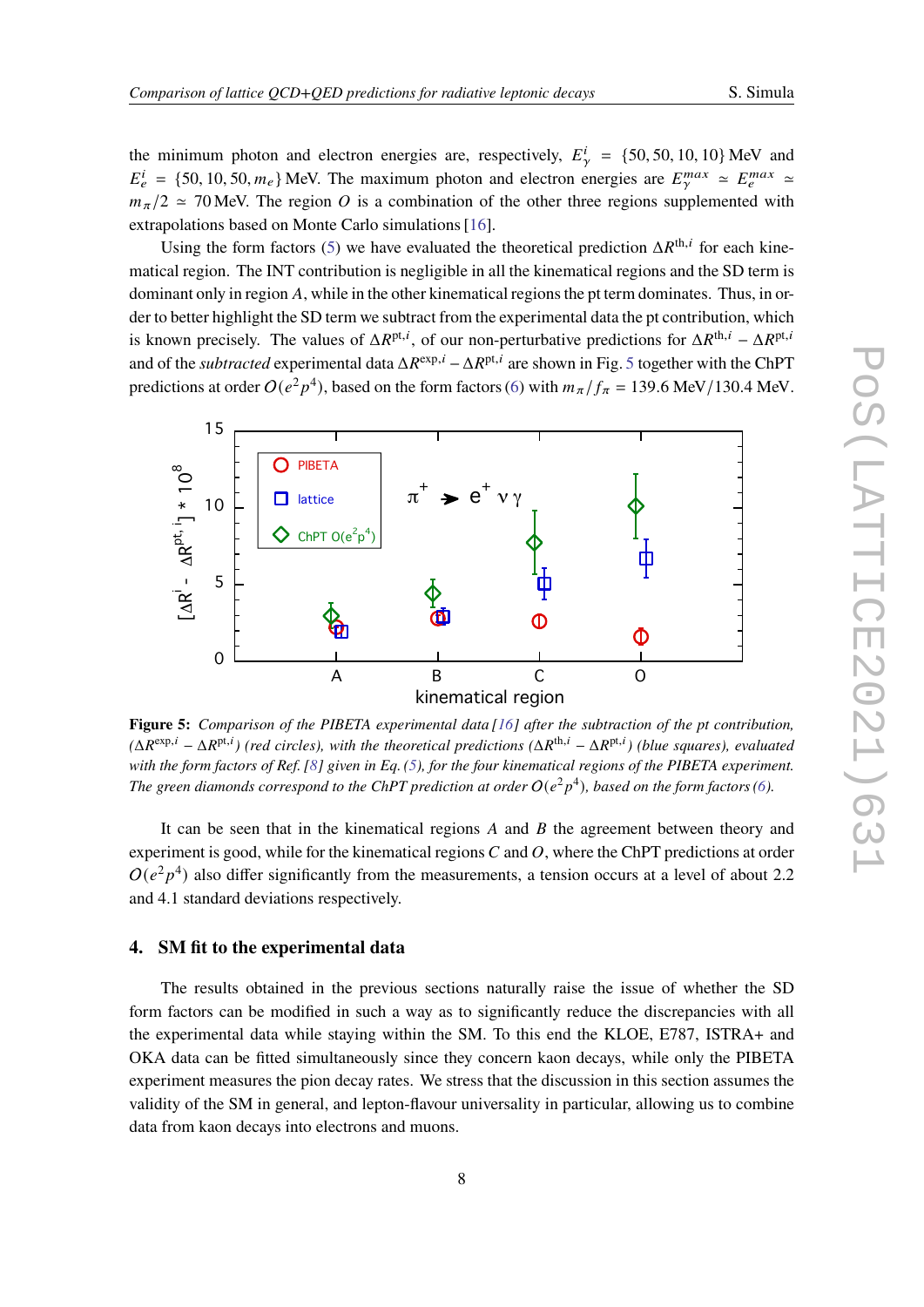In fitting the kaon data we adopt a simple linear parameterization of the form factors  $F_{\pm}(x_{\gamma}),$ suggested by our lattice results, namely

<span id="page-8-0"></span>
$$
F_{\pm}(x_{\gamma}) = \widetilde{C}_{\pm} + \widetilde{D}_{\pm}x_{\gamma} , \qquad (12)
$$

max

where the four quantities  $\tilde{C}_{\pm}$  and  $\tilde{D}_{\pm}$  are now treated as free parameters.

min

max

A total of 51 experimental data points (5 points from KLOE, 25 points from E787, 11 points from ISTRA+ and 10 points from OKA) are fitted using the form factors [\(12\)](#page-8-0) adopting a standard  $\chi^2$ -minimization procedure with a bootstrap sample of 5000 events generated to propagate the uncertainties of the experimental data and giving the same weight to each of the four experiments. In our fitting procedure the experimental data are treated as uncorrelated, since no correlation matrix is available. The quality of the best fit is poor: the optimal value of  $\chi^2/$  (no. of points) is equal to 1.3, 5.3, 3.1 and 2.2 for the KLOE, E787, ISTRA+ and OKA data, respectively. The comparison of the results of the global SM fit with all the experimental data is shown in Fig. [6.](#page-8-1) The largest tension occurs for the E787 data and is a consequence of the simultaneous presence of the KLOE data.

<span id="page-8-1"></span>

**Figure 6:** *Results of the global SM fit (black diamonds) applied to the KLOE [\[10\]](#page-10-9), E787 [\[12\]](#page-10-10), ISTRA+ [\[14\]](#page-10-11)* and OKA [\[15\]](#page-10-12) data (red circles) adopting the linear parameterization [\(12\)](#page-8-0) for the form factors  $F^{\pm}(x_{\gamma})$ . The *blue squares represent the SM predictions evaluated with the lattice form factors determined in Ref. [\[8\]](#page-10-7).*

In Fig. [7](#page-9-0) the "optimal" form factors, obtained from Eq. [\(12\)](#page-8-0), are compared to our lattice form factors, obtained from Eq. [\(5\)](#page-2-1), and to the predictions of ChPT at order  $O(e^2p^4)$  given by Eq. [\(6\)](#page-2-2). While the discrepancy for the form factor  $F^+(x_\gamma)$  is relatively mild, for  $F^-(x_\gamma)$  there is a discrepancy of a factor of  $\approx 2$  with the lattice results and even more with the  $O(e^2p^4)$  ChPT predictions.

Our findings call for improvements in the determination of the SD form factors  $F^{\pm}(x_{\gamma})$  from both experiment and theory. In this respect, we look forward to the results from the analysis of the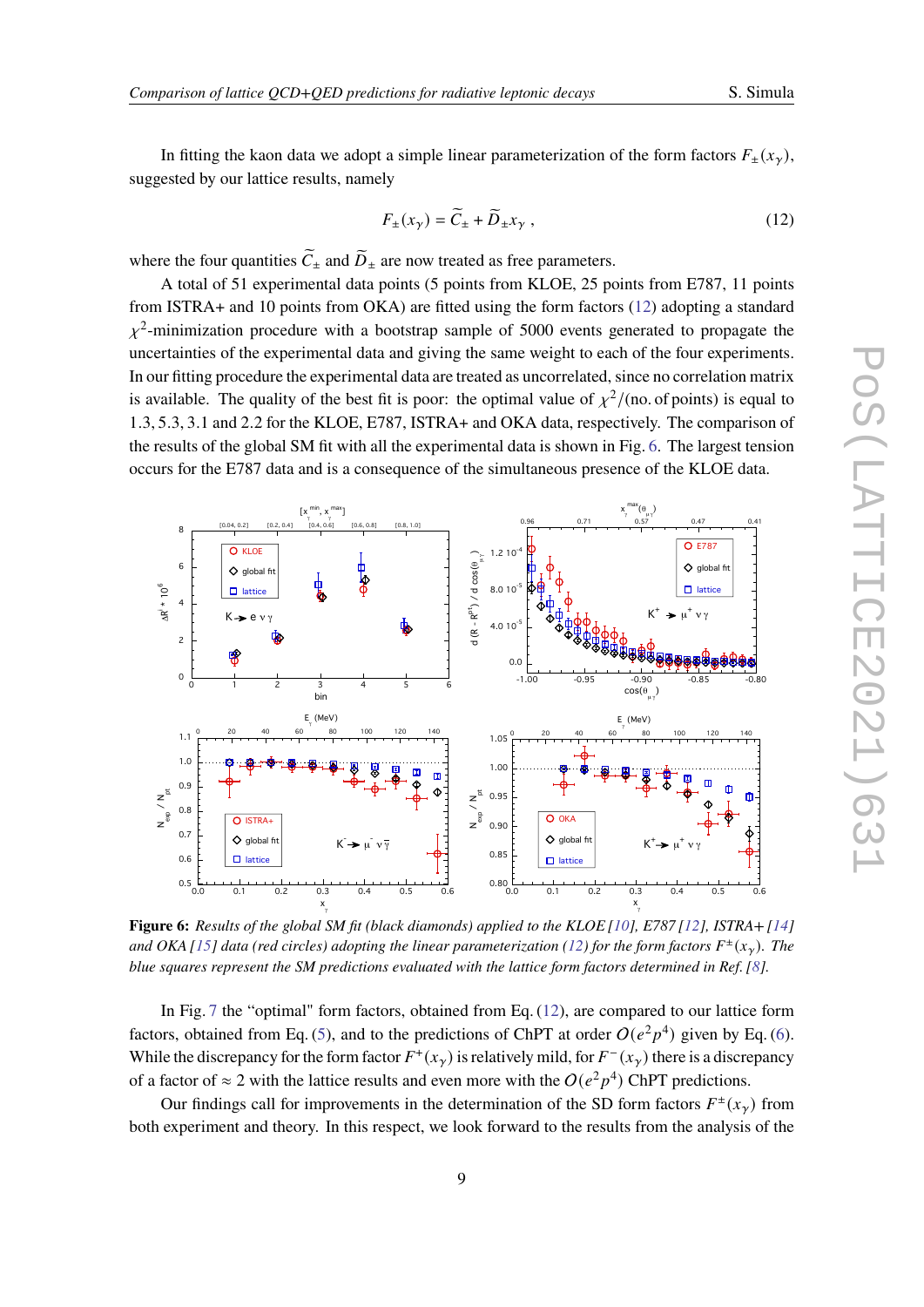

<span id="page-9-0"></span>

**Figure 7:** Comparison of the form factors  $F^+(x_\gamma)$  (left panel) and  $F^-(x_\gamma)$  (right panel), obtained by the *simultaneous fit [\(12\)](#page-8-0) of the KLOE [\[10\]](#page-10-9), E787 [\[12\]](#page-10-10), ISTRA+ [\[14\]](#page-10-11) and OKA [\[15\]](#page-10-12) experimental data, with our lattice results from Ref.* [\[8\]](#page-10-7) corresponding to Eq. [\(5\)](#page-2-1) and with the ChPT predictions at order  $O(e^2p^4)$  given *by Eq. [\(6\)](#page-2-2). All the shaded areas represent uncertainties at the level of 1 standard deviation.*

NA62 experiment on the  $K_{e2y}$  decay, which is in progress and is expected to provide the most precise determination of  $|F^+(x_\gamma)|$  [\[13\]](#page-10-16). If a discrepancy between the form factors obtained from decays into electrons from NA62 and those obtained from decays into muons from the E787 experiment will be confirmed, this would provide a motivation for better determinations also of the form factors from  $K \to \mu \nu_{\mu} \gamma$  decays. On the theoretical side it can be expected that the precision achieved in Ref. [\[8\]](#page-10-7) will be improved in the next generation of computations.

We point out that it is also conceivable that the tensions observed above between the experimental data and our lattice predictions are due to the presence of new physics, such as flavor changing interactions beyond the  $V - A$  couplings of the Standard Model and/or non-universal corrections to the lepton couplings. This possibility deserves further theoretical investigations.

#### **Acknowledgments**

We gratefully acknowledge discussions with members of the experimental collaborations about their data and results and we thank in particular B. Sciascia and T. Spadaro from KLOE [\[10\]](#page-10-9), M.R. Convery from E787 [\[12\]](#page-10-10) and M. Bychkov from PIBETA [\[16\]](#page-10-13). We also thank V. Kravtsov, V. Duk and V. Obraztsov for supplying us with the kinematical cuts of the OKA experiment [\[15\]](#page-10-12) and A. Romano for discussions about the status of the ongoing analysis by the NA62 experiment. We acknowledge PRACE for awarding us access to Marconi at CINECA under the grant Pra17- 4394 and CINECA for the provision of CPU time under the specific initiative INFN-LQCD123. C.T.S. was partially supported by an Emeritus Fellowship from the Leverhulme Trust and by STFC (UK) grants ST/P000711/1 and ST/T000775/1. N.T. and R.F. acknowledge the University of Rome Tor Vergata for the support granted to the project PLNUGAMMA. F.S. and S.S. are supported by MIUR under grant PRIN 20172LNEEZ. F.S. is supported by INFN under GRANT73/CALAT.